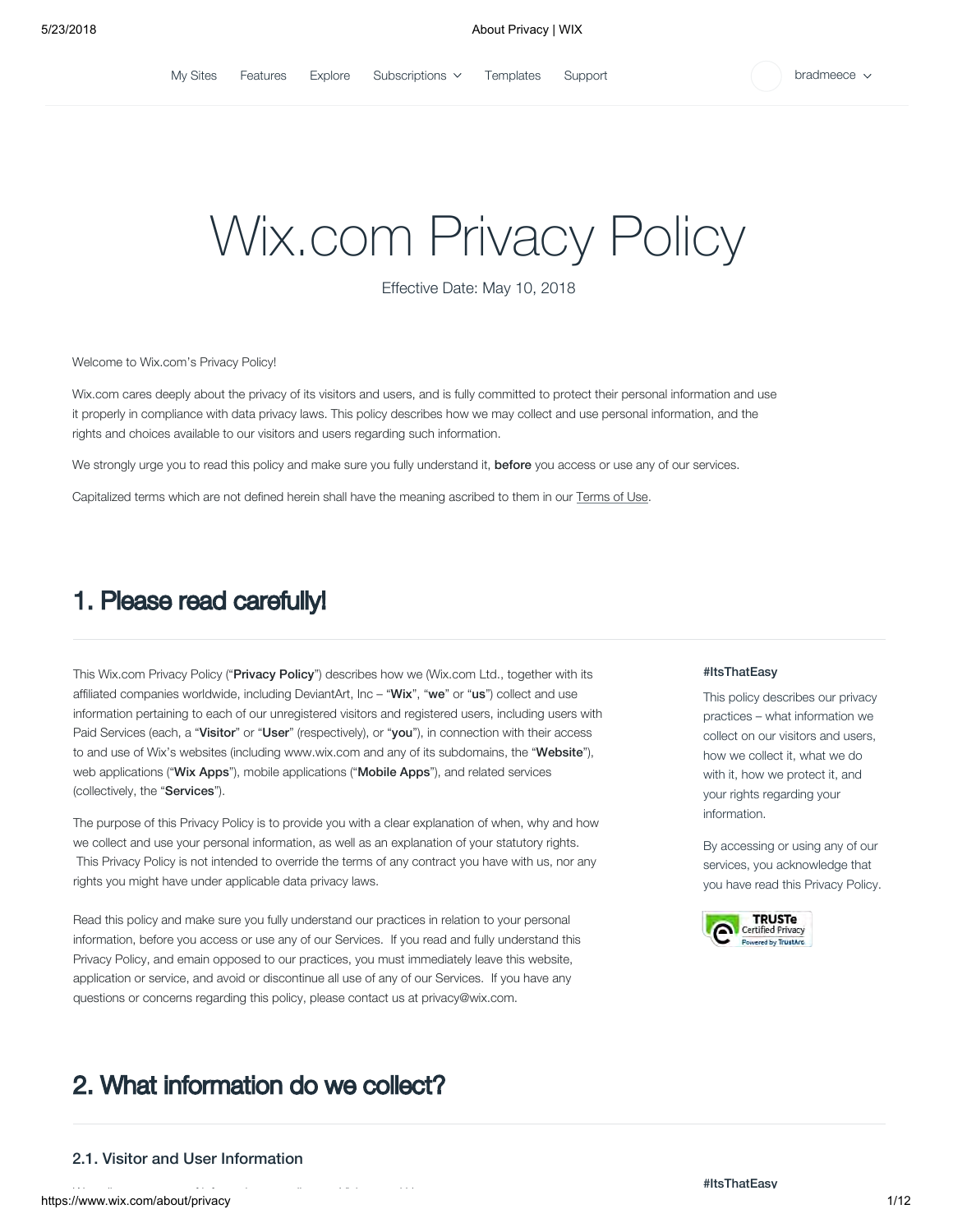We collect two types of information regarding our Visitors and Users:

1. Un-identified and non-identifiable information pertaining to a Visitor or un-identified User, which may be made available to us, or collected automatically via his/her use of the Services ("Non-

personal Information"). Such Non-personal Information does not enable us to identify the Visitor or User from whom it was collected. The Non-personal Information collected by us mainly consists of technical and aggregated usage information, such as Visitors' and Users' browsing and 'click-stream' activity on the Services, session heatmaps and scrolls, nonidentifying information regarding the Visitor's or User's device, operating system, internet browser, screen resolution, language and keyboard settings, internet service provider, referring/exit pages, date/time stamps, etc.

2. Individually identifiable information, namely information that identifies an individual or may with reasonable efforts cause the identification of an individual, or may be of private or sensitive nature ("Personal Information"). The Personal Information collected by us mainly consists of contact details (e.g., e-mail address or phone number), billing details (name, physical billing address, payment method and transaction details), which are only collected from Users with Paid Services, details regarding a browsing or usage session (IP address, Geo-location and/or device unique identifier), details regarding connected third party accounts (such as the e-mail or username for a connected PayPal, Google or Facebook account), scanned identification documents provided to us (such as an ID card, driver's license, passport or official company registration documents), correspondences (including those made through or uploaded to our Services), and any other Personal Information provided to us by Visitors and/or Users through their access to and/or use of the Services. For the avoidance of doubt, any Non-personal Information that is connected or linked to Personal Information (for example, in order to improve the Services we offer) is deemed and treated by us as Personal Information, as long as such connection or linkage exists.

### 2.2. Users of Users Information

We may also collect similar information pertaining to visitors and users of our User's websites or services ("Users-of-Users"), solely for and on our Users' behalf (as further described in [Section 6](https://www.wix.com/about/privacy) below).

#### 2.3. Wix Jobs Applicant Information

We also collect information that is provided to us by Wix jobs candidates ("Applicants"), when they apply to any of the open positions published at [https://www.wix.com/jobs,](https://www.wix.com/jobs) by e-mail or otherwise (as further described in [Section 7](https://www.wix.com/about/privacy) below).

### 3. How do we collect such information?

There are two main methods we use:

- 1. We collect information through your use of the Services. When you visit or use our Services, including when you browse the Website or any User Website, register a User Account, edit your User Website and upload information and content, and/or download and use any Wix Apps and/or Mobile Apps, we are aware of it and will usually gather, collect and record such uses, sessions and related information, either independently or with the help of third-party services as detailed in [Section 8](https://www.wix.com/about/privacy) below, including through the use of "cookies" and other tracking technologies, as further detailed in [Section 9](https://www.wix.com/about/privacy) below.
- 2. We collect information which you provide us voluntarily. For example, we collect the Personal Information you provide us when you register to our Services; when you sign in to our Services via third party services such as Facebook or Google; when you place purchases and/or register domain names; when you submit or upload such Personal Information as you use any of our Services; and/or when you contact us directly by any communication channel  $(x - y)$  With  $y = 1$  support tickets emails)

We collect two types of information: Personal Information

y

(which could be used to uniquely identify an individual) and Nonpersonal Information (which is non-identifying).

We collect such information regarding our users and visitors, our users' users, job applicant and anyone else who may provide it to us.

#### #ItsThatEasy

When you visit or use our services – you may also provide us with certain information (either automatically through the process of using the Service, or by manually submitting it).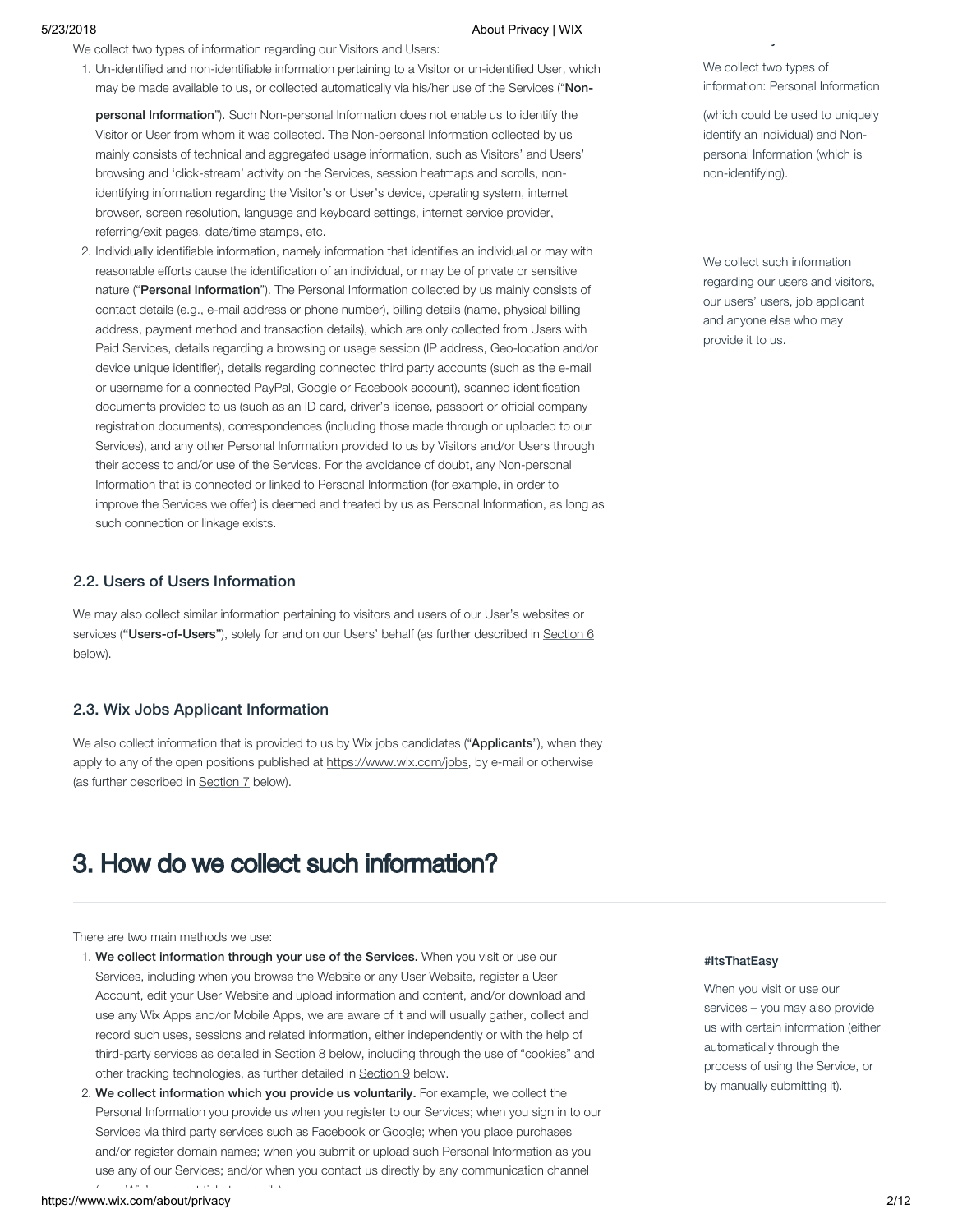(e.g., Wix's support tickets, emails).

3. We also collect information from third party sources as described in Section [8 below](https://www.wix.com/about/privacy).

## 4. Why do we collect such information?

We collect such Non-personal and Personal Information for the following purposes:

- 1. To provide and operate the Services;
- 2. To further develop, customize and improve our Services, based on Visitors' and Users' common or personal preferences, experiences and difficulties;
- 3. To provide our Users with ongoing customer assistance and technical support;
- 4. To be able to contact our Visitors and Users with general or personalized service-related notices and promotional messages (as further detailed in [Section 10](https://www.wix.com/about/privacy) below);
- 5. To facilitate, sponsor and offer certain contests, events and promotions, determine participants' eligibility, monitor performance, contact winners and grant prizes and benefits;
- 6. To create aggregated statistical data and other aggregated and/or inferred Non-personal Information, which we or our business partners may use to provide and improve our respective services;
- 7. To enhance our data security and fraud prevention capabilities;
- 8. To consider Applicants' candidacy for working at Wix (as further detailed in [Section 7](https://www.wix.com/about/privacy) below); and
- 9. To comply with any applicable laws and regulations.

We will only use your Personal Information for the purposes set out in Section 4 where we are satisfied that:

- 1. our use of your Personal Information is necessary to perform a contract or take steps to enter into a contract with you (e.g. to provide you with a website builder, to provide you with our customer assistance and technical support), or
- 2. our use of your Personal Information is necessary to comply with a relevant legal or regulatory obligation that we have, or
- 3. our use of your Personal Information is necessary to support legitimate interests that we have as a business (for example, to maintain and improve our Services by identifying user trends and the effectiveness of Wix campaigns and identifying technical issues), provided it is conducted at all times in a way that is proportionate, and that respects your privacy rights.

Our Services are not permitted to children under 18 years of age. No one under age 18 should provide any Personal Information to us through any of our Services. We do not knowingly collect Personal Information from children under 18. Parents and guardians should supervise their children's activities at all times.

## 5. Where do we store your information?

### 5.1. Wix Visitors', Wix Users' and Users-of-Users' Personal Information may be maintained, The Muslim and HitsThatEasy processed and stored by Wix and our authorized affiliates and service providers in the United States of America, in Europe (including in Lithuania, Germany and Ukraine), in Israel, and in other jurisdictions as necessary for the proper delivery of our Services and/or as may be required by law (as further explained below).

المستقل المستقل المستقل المستقل المستقل المستقل المستقل المستقل المستقل المستقل المستقل المستقل المستقل المستق<br>Mttps://www.wix.com/about/privacy 3/12 Wix Jobs Applicants Information will be maintained, processed and stored in Israel, in the applied position's location(s), and as necessary, in secured cloud storage provided by our Third Party Services.

### #ItsThatEasy

We collect and use information in order to provide our services and make them better and safer.

We also collect and use information in order to contact our visitors, users and job applicants, and in order to comply with the laws applicable to us.

We may store and process Personal Information in the USA, Europe, Israel, or other jurisdictions, whether by ourselves or with the help of our affiliates and service providers.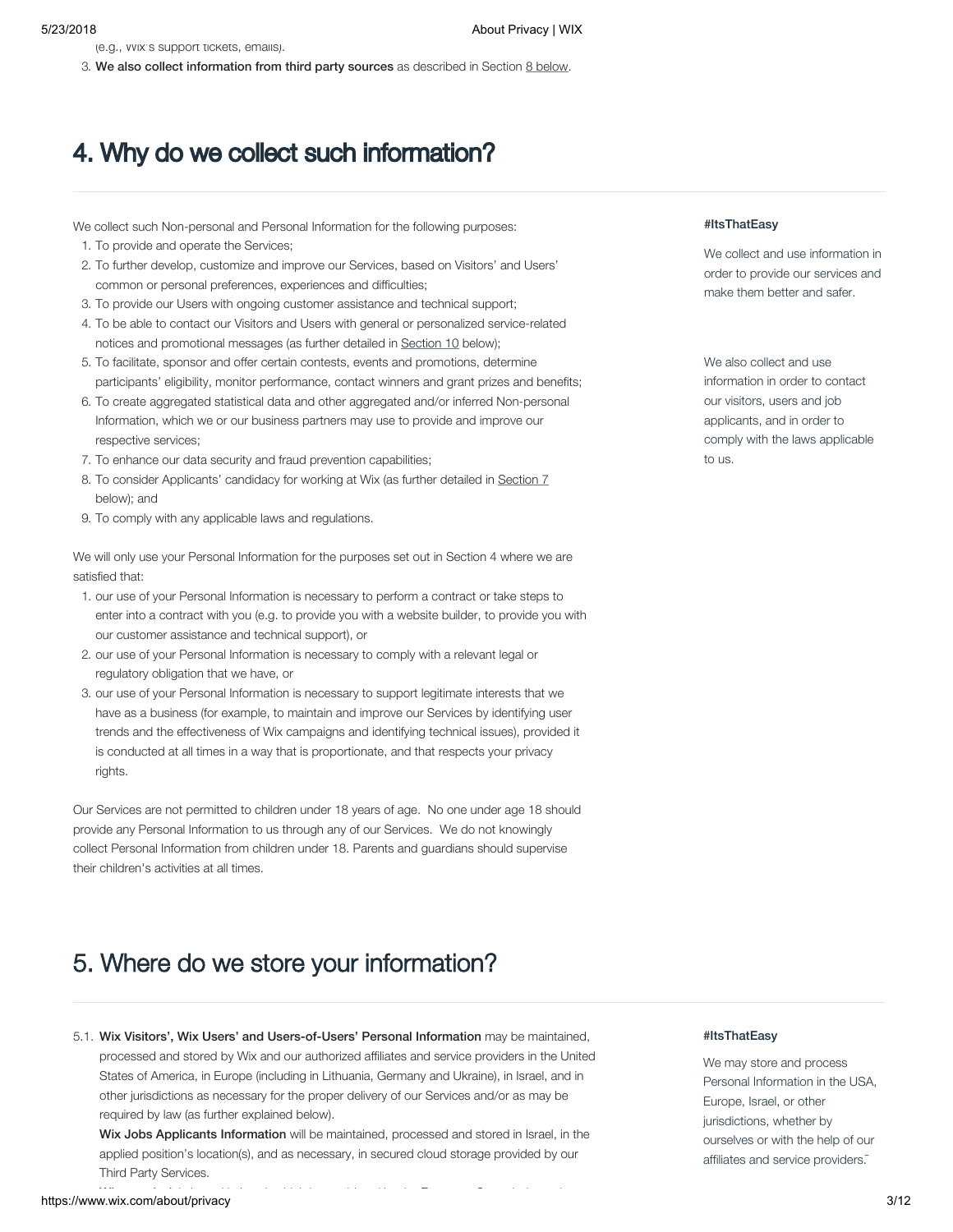Wix.com Ltd. is based in Israel, which is considered by the European Commission to be offering an adequate level of protection for the Personal Information of EU Member State residents.

Wix affiliates and service providers that store or process your Personal Information on Wix's behalf are each contractually committed to keep it protected and secured, in accordance with industry standards and regardless of any lesser legal requirements which may apply in their jurisdiction.

5.2. EU-U.S. Privacy Shield & Swiss-U.S. Privacy Shield Disclosure : Wix.com participates in, and has certified its compliance with, the EU-U.S. Privacy Shield Framework and the Swiss-U.S. Privacy Shield Framework. Wix.com is committed to subjecting all Personal Information received from European Union (EU) member countries and Switzerland, respectively, in reliance on the Privacy Shield Framework, to the Framework's applicable Principles. To learn more about the Privacy Shield Framework, visit the U.S. Department of Commerce's Privacy Shield List, [here.](https://www.privacyshield.gov/)

Wix.com is responsible for the processing of Personal Information it receives, under the Privacy Shield Framework, and subsequent transfers to a third party acting as an agent on its behalf. Wix.com complies with the Privacy Shield Principles for all onward transfers of Personal Information from the EU, including the onward transfer liability provisions.

With respect to Personal Information received or transferred pursuant to the Privacy Shield Framework, Wix.com is subject to the regulatory enforcement powers of the U.S. Federal Trade Commission (FTC). In certain situations, Wix.com may be asked to disclose personal data in response to lawful requests by public authorities, including to meet national security or law enforcement requirements, and will do so where permitted by local data protection laws.

If you have an unresolved privacy or data use concern that we have not addressed satisfactorily, please contact our U.S.-based third party dispute resolution provider (free of charge) at <https://feedback-form.truste.com/watchdog/request>.

Under certain conditions, more fully described on the [Privacy Shield website,](https://www.privacyshield.gov/) you may invoke binding arbitration when other dispute resolution procedures have been exhausted.

Upon request Wix will provide you with information about whether we hold any of your Personal Information. You may access, correct, or request deletion of your Personal Information by [following the instructions provided in these Help Center articles: "GDPR: Retrieving Your Wix](https://support.wix.com/en/article/gdpr-retrieving-your-wix-account-data) [Account Data" or "GDPR: Permanently Deleting Your Wix Account. We will respond to your](https://support.wix.com/en/article/gdpr-permanently-deleting-your-wix-account) request within a timeframe imposed by local laws or a reasonable timeframe.

Please note that permanently deleting your Wix account erases all of your information from Wix's databases. After completing this process, you can no longer use any of your Wix Services, your User Account and all its data will be removed permanently, and Wix will not be able to restore your account or retrieve your data in the future. If you contact Wix Support in the future, the system will not recognize your account and Support agents will not be able to locate the deleted account.

5.3. Data Localisation Obligations: If you reside in a jurisdiction that imposes "data localisation" or "data residency" obligations (i.e., requiring that Personal Information of its residents be kept within the territorial boundaries of such jurisdiction), and this fact comes to our attention, we may maintain your Personal Information within such territorial boundaries, if we are legally obligated to do so.

You acknowledge that while doing so, we may continue to collect, store and use your Personal Information elsewhere, including in the United States of America as explained above.

Wix's data storage providers are contractually committed to protect and secure your data.

Among other things, Wix adheres to the EU – US & to the Swiss-US Privacy Shield Principles, for further protecting and enhancing our users' privacy.

#### #ItsThatEasy

Some jurisdictions require us to maintain and store their residents' information locally. We may also collect, process, store and use such information elsewhere, including in the USA.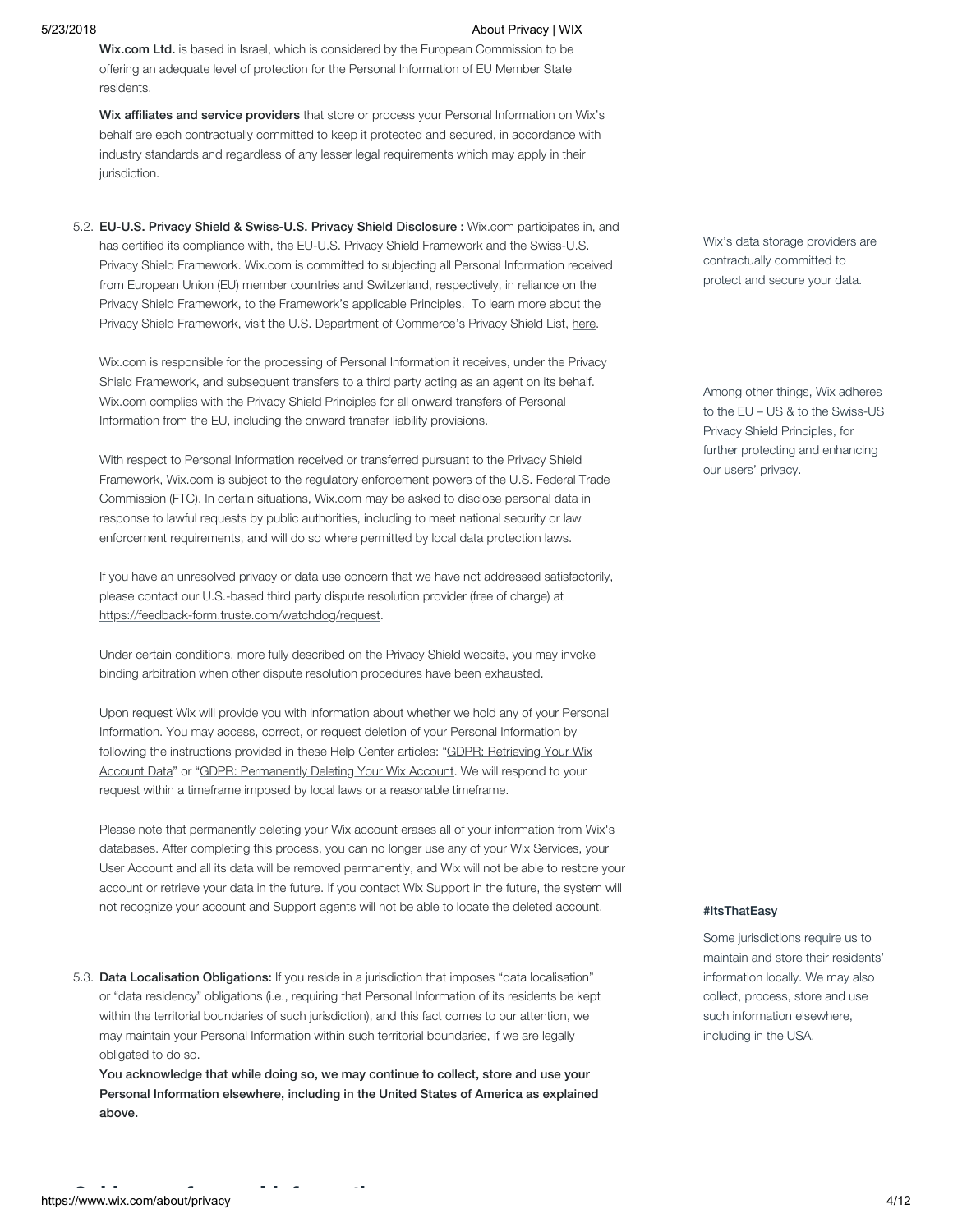### 6. Users-of-users' information

Wix may collect, store and process certain Non-personal and Personal Information of Users-of-Users ("Users-of-Users Information"), solely on our Users' behalf and at their direction. For example, each of our Users is able to import their e-mail contacts from third party services like Gmail, or otherwise collect and manage contacts via their User Website. Such contacts are then stored with Wix, on the User's behalf.

For such purposes, Wix serves and shall be considered as a "Processor" and not as the "Controller" (as both such capitalized terms are defined in the European Union General Data Protection Regulation) of such Users-of-Users Information. The Users controlling and operating such User Websites shall be considered as the "Controllers" of such Users-of-Users Information, and are responsible for complying with all laws and regulations that may apply to the collection and control of such Users-of-Users Information, including all privacy and data protection laws of all relevant jurisdictions.

You are responsible for the security, integrity and authorized usage of your Users-of-Users' Personal Information, and for obtaining consents, permissions and providing any fair processing notices required for the collection and usage of such information.

Wix cannot provide legal advice to Users or their Users-of-Users, however we do recommend that all Users publish and maintain clear and comprehensive privacy policies on their User Websites, in accordance with the applicable laws and regulations, and that all Users-of-Users carefully read those policies and make sure that they consent to them.

For more information on how Users-of-Users Information may be handled by Wix (which may be relevant for the specific notice you provide to and/or consent you obtain from your Users-of-Users), please see [Sections 8](https://www.wix.com/about/privacy), [12](https://www.wix.com/about/privacy) and [13](https://www.wix.com/about/privacy) below.

If you are a visitor, user or customer of any of our Users, please read the following: Wix has no direct relationship with the individual Users-of-Users whose Personal Information it processes. If you are a visitor, user or customer of any of our Users, and would like to make any requests or queries regarding your Personal Information, please contact such User(s) directly. For example, if you wish to access, correct, amend, or delete inaccurate information processed by Wix on behalf of its Users, please direct your query to the relevant User (who is the "Controller" of such data). If requested to remove any Users-of-Users' Personal Information, we will respond to such request within thirty (30) days. Unless otherwise instructed by our User, we will retain their Users-of-Users' Personal Information for the period set forth in [Section 12](https://www.wix.com/about/privacy) below.

#### #ItsThatEasy

Wix may collect and process information regarding the users of our users. We do this solely on our users' behalf, and at their direction. Our users are solely responsible for their users-ofusers information, including for its legality, security and integrity.

Wix has no direct relationship with any of its users' users. If you are a user-of-user, please contact the Wix site owner directly.

### 7. Wix jobs applications

Wix welcomes all qualified Applicants to apply to any of the open positions published at [https://www.wix.com/jobs,](https://www.wix.com/jobs) by sending us their contact details and CV ("Applicants Information") via the relevant Position Application Form on our Website, or through any other means provided by us. We understand that privacy and discreetness are crucial to our Applicants, and are committed to keep Applicants Information private and use it solely for Wix's internal recruitment purposes (including for identifying Applicants, evaluating their applications, making hiring and employment decisions, and contacting Applicants by phone or in writing).

Please note that Wix may retain Applicants Information submitted to it for no longer than two years after the applied position has been filled or closed. This is done so we can re-consider Applicants for other positions and opportunities at Wix; so we can use their Applicants Information as reference for future applications submitted by them; and if the Applicant is hired, for additional employment and business purposes related to his/her work at Wix.

If you previously submitted your Applicants Information to Wix, and now wish to access it, update it or have it deleted from Wix's systems, please contact us at [jobs@wix.com](mailto:jobs@wix.com).

#### #ItsThatEasy

We welcome all qualified job seekers to apply to any of our open positions, by sending us their contact details and CV. We will use such information solely for our internal recruitment, employment and business purposes.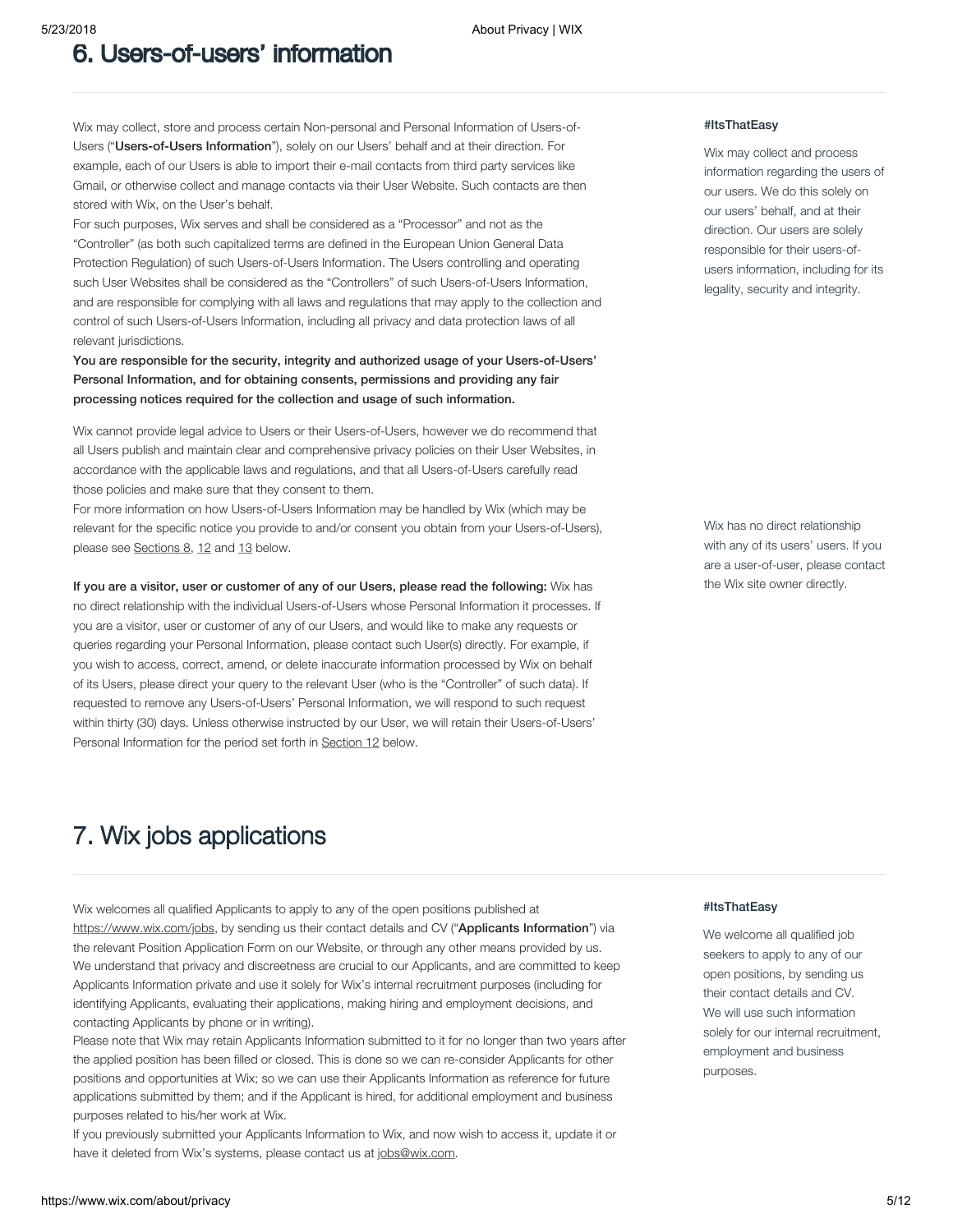### 8. Sharing personal information with third parties

Wix may share your Personal Information with third parties (or otherwise allow them access to it) only in the following manners and instances:

#### 8.1. Third Party Services:

Wix has partnered with a number of selected service providers, whose services and solutions complement, facilitate and enhance our own. These include hosting and server co-location services, communications and content delivery networks (CDNs), data and cyber security services, billing and payment processing services, domain name registrars, fraud detection and prevention services, web analytics, e-mail distribution and monitoring services, session recording and remote access services, performance measurement, data optimization and marketing services, content providers, and our legal and financial advisors (collectively, "Third Party Service(s)"). Such Third Party Services may receive or otherwise have access to our Visitors' and Users' Personal Information and/or Users-of-Users' Personal Information, in its entirety or in part – depending on each of their particular roles and purposes in facilitating and enhancing our Services and business, and may only use it for such purposes.

Note that while our Services may contain links to other websites or services, we are not responsible for such websites' or services' privacy practices. We encourage you to be aware when you leave our Services and read the privacy statements of each and every website and service you visit before providing your Personal Information. This Privacy Policy does not apply to such linked third party websites and services.

Wix is accountable for Personal Information that it receives under the Privacy Shield and subsequently transfers to a third party as described in the Privacy Shield Principles. In particular, Wix remains responsible and liable under the Privacy Shield Principles if third-party agents that it engages to process the Personal Information on its behalf do so in a manner inconsistent with the Principles, unless Wix proves that it is not responsible for the event giving rise to the damage.

#### 8.2. Law Enforcement, Legal Requests and Duties:

Where permitted by local data protection laws, Wix may disclose or otherwise allow others access to your Personal Information pursuant to a legal request, such as a subpoena, legal proceedings, search warrant or court order, or in compliance with applicable laws, if we have good faith belief that the law requires us to do so, with or without notice to you.

#### 8.3. Protecting Rights and Safety:

Wix may share your Personal Information with others if we believe in good faith that this will help protect the rights, property or personal safety of Wix, any of our Users, any Users-of-Users, or any member of the general public, with or without notice to you.

#### 8.4. Social Media Features and Framed Pages:

Our Services include certain Social Media features and widgets, single sign on features, such as the "Facebook Connect" or "Google Sign-in", the "Facebook Like" button, the "Share this" button or other interactive mini-programs ("Social Media Features"). These Social Media Features may collect information such as your IP address or which page you are visiting on our Website, and may set a cookie to enable them to function properly. Social Media Features are either hosted by a third party or hosted directly on our Services. Your interactions with these third parties' Social Media Features are governed by their policies and not ours.

https://www.wix.com/about/privacy 6/12 In addition, our Services may enable you to share your Personal Information with third parties directly, such as via page framing techniques to serve content to or from Third Party Services or

#### #ItsThatEasy

We may share the information of our visitors, users and their usersof-users with various third parties, including certain service providers, law enforcement officials and application developers.

The information may be shared solely in accordance with this policy.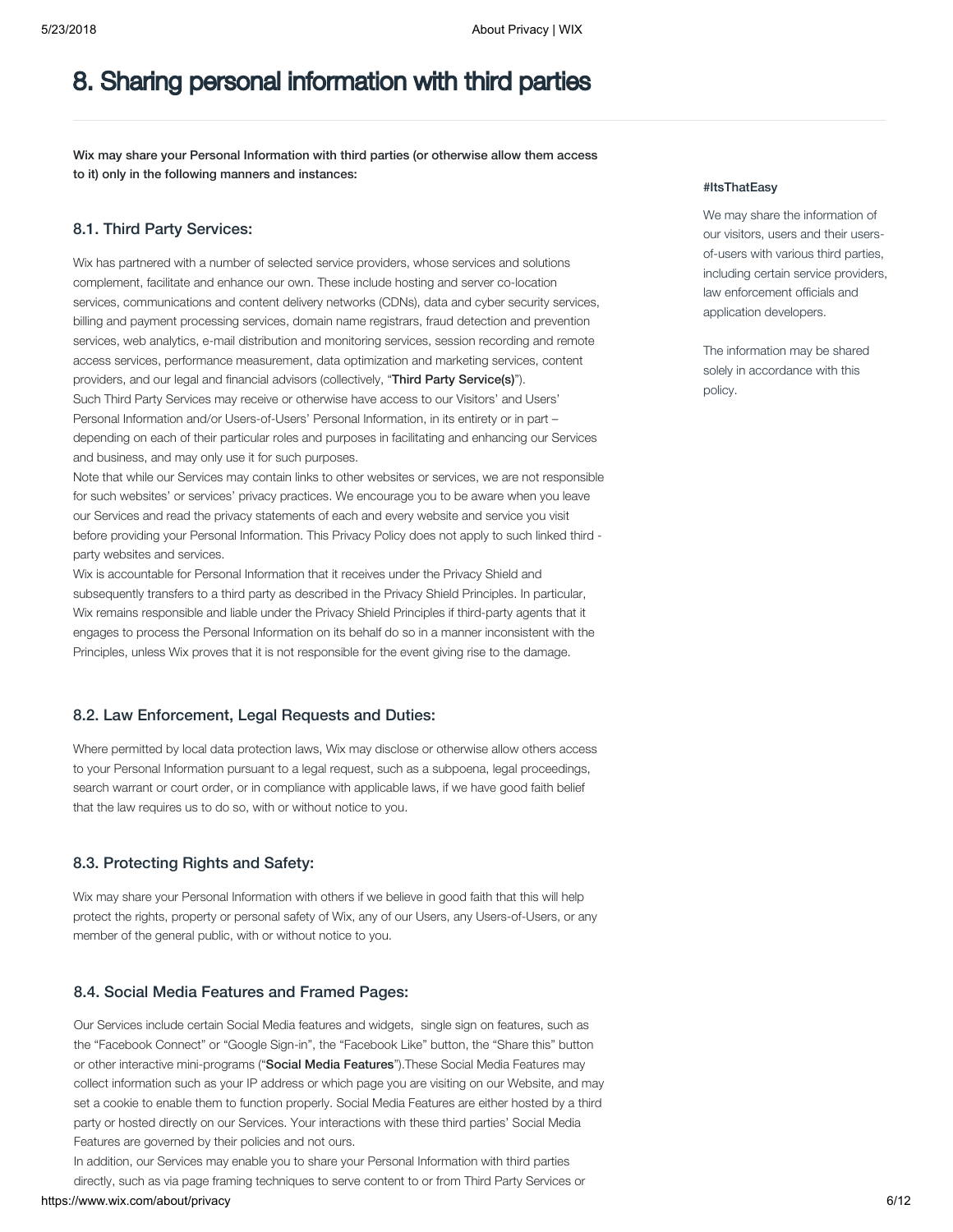other parties, while preserving the look and feel of our Website and Services ("Frames"). Please be aware that if you choose to interact or share any Personal Information via such Frames, you are in

fact providing it to these third parties and not to us, and such interactions and sharing too are governed by such third parties' policies and not ours.

#### 8.5. App Market Developers:

As part of our App Market program, we allow third party developers ("Third Party Developer(s)") to develop and offer their own applications via the Wix App Market ("Third Party App(s)"), in conjunction with Wix.

Each Third Party Developer is bound by the Wix App Market - Partner Program Agreement, which among others, contains restrictions on how they may access, store and use the Non-personal and Personal Information you and/or your Users-of-Users provide them or us. We encourage you to review any privacy policy accompanying a Third Party App and ask Third Party Developers for any clarifications you may need before deciding to install and use their Third Party App. Wix does not control and is not responsible for the actions or policies of any Third Party Developers, and your use of any Third Party App is at your own risk.

#### 8.6. WixHive API:

By installing certain Wix Apps and/or Third Party Apps, you also allow their respective provider to share and/or access certain Non-personal and Personal Information regarding you and/or your Users-of-Users, via the "WixHive" API. Such information includes, among others, contact details, messages, business applications and certain activities on the Services and/or User Website, which are stored and thereafter accessible via your User Account. For further details regarding the [Personal Information that may be collected and shared via the WixHive API, please see the Wix App](https://www.wix.com/about/app-market-terms) Market Terms of Use[.](https://www.wix.com/about/app-market-terms) 

In order to further protect your and your Users-of-Users' privacy, we contractually prohibit all Third Party Developers from combining Personal Information collected across different User Websites and Services, and from sharing Users-of-Users' Personal Information other than with other Apps installed on the same User Website or Services, for the purposes of such specific User Website or Services. Wix however may still access and use information collected and stored via the WixHive API across different User Websites and Apps, as necessary for providing and improving its Services.

#### You are solely responsible for notifying your Users-of-Users of the collection, processing and use of their Personal Information via the WixHive API and informing them that their Personal Information will be transferred to and processed by Wix on your behalf.

To prevent the collection or sharing of Personal Information via the WixHive API, you may either avoid installing Apps to your User Website, revoke the permissions granted to Apps you do install, or simply uninstall them. You should note however that previously-installed Apps may still retain certain information that was collected prior to the revocation, so if you wish such information to be deleted, we suggest that you contact Wix or the Third Party Developer directly and request them to do so.

#### 8.7. Wix Subsidiaries and Affiliated Companies:

We may share Personal Information internally within our family of companies, for the purposes described in this Privacy Policy. For example, we may share your Personal Information with Wix.com Inc., our US-based subsidiary, in the course of facilitating and providing you (and your Users-of-Users) with our Services. In addition, should Wix or any of its affiliates undergo any change in control, including by means of merger, acquisition or purchase of substantially all of its assets, your Personal Information may be shared with the parties involved in such event. If we have good faith that such change in control might materially affect your Personal Information stored with us, we will notify you via e-mail and/or prominent notice on our Website of this event and certain choices you may have regarding your Personal Information.

Sharing of Personal Information from Wix subsidiaries and affiliated companies in the European Union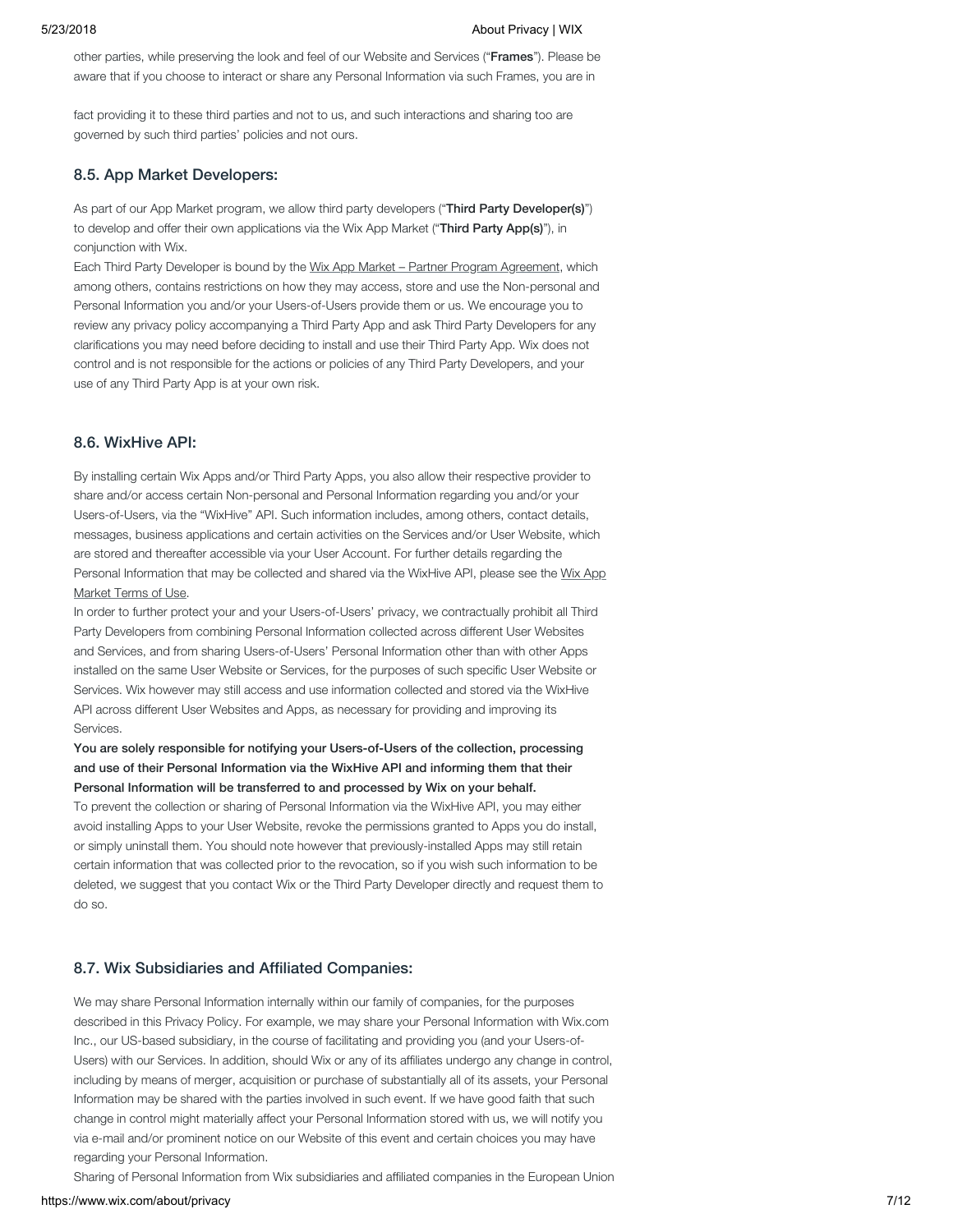and Switzerland to Wix' United States subsidiary, adheres to the EU-US and Swiss-US Privacy Shield frameworks.

To clarify, Wix may share your Personal Information in manners other than as described above, pursuant to your explicit approval, or if we are legally obligated to do so. Moreover, Wix may transfer, share, disclose or otherwise use Non-personal Information in its sole discretion and without the need for further approval.

### 9. Use of cookies and other tracking technologies

Wix, together with its marketing, analytics and technology partners, uses certain monitoring and tracking technologies (such as cookies, beacons, pixels, tags and scripts). These technologies are used in order to maintain, provide and improve our Services on an ongoing basis, and in order to provide our Visitors, our Users and their Users-of-Users with a better experience. For example, thanks to these technologies, we are able to maintain and keep track of our Visitor's and Users' preferences and authenticated sessions, to better secure our Services, to identify technical issues, user trends and effectiveness of campaigns, and to monitor and improve the overall performance of our Services.

Please note that Third Party Services placing cookies or utilizing other tracking technologies through our Services may have their own policies regarding how they collect and store information. Such practices are not covered by our Privacy Policy and we do not have any control over them.

Cookies: In order for some of these technologies to work properly, a small data file ("cookie") must be downloaded and stored on your device. By default, we use several persistent cookies for purposes of session and user authentication, security, keeping the User's preferences (e.g., regarding default language and settings), connection stability (e.g., for uploading media, using e-Commerce features, etc.), monitoring performance of our services and marketing campaigns, and generally providing and improving our Services.

If you want to delete or block any cookies, please refer to the help and support area on your internet browser for instructions on how to locate the file or directory that stores cookies. Information on deleting or controlling cookies is also available at [www.aboutcookie.org](http://www.aboutcookies.org/) (note that this website is not provided by Wix, and we therefore cannot ensure its accuracy, completeness or availability). Please note that deleting our cookies or disabling future cookies or tracking technologies may prevent you from accessing certain areas or features of our Services, or may otherwise adversely affect your user experience.

Clear Gifs: We and certain Third Party Services may employ a software technology called "clear gifs" (a.k.a. Web Beacons/Web Bugs), which enables them and us to improve our Services by measuring their effectiveness and performance. Clear gifs are tiny graphics with a unique identifier, similar in function to cookies, however are not stored on your device, but instead embedded within our Services.

Flash and HTML5: We and certain Third Party Services may also employ certain tracking technologies known as "Flash cookies" and "HTML5", mainly for advertising purposes. Various browsers may offer their own management tools for removing or blocking such technologies. Additional information about managing Flash cookies is [available here.](http://www.macromedia.com/support/documentation/en/flashplayer/help/settings_manager07.html)  (Please note that this website is not provided by Wix, and we therefore cannot ensure its accuracy, completeness or availability).

Behavioral Targeting/Re-Targeting: Certain Third Party Services and ad networks may display advertising on our Website, on Wix Apps and on Wix mobile apps, or manage our advertising on other websites. Such parties may use certain tracking technologies to collect certain information about your activities on the Services and different third party Services to provide you with targeted advertising based on your interests and preferences. You may opt-out of receiving targeted ads from certain advertisers and ad networks by clicking [here](http://preferences.truste.com/) (or if you are located in the European

#### https://www.wix.com/about/privacy 8/12

#### #ItsThatEasy

We and certain third party services may use cookies and similar tracking technologies throughout our services.

These technologies are used mostly for stability, security, functionality, performance and advertising purposes.

You may block, opt-out of or otherwise manage such tracking technologies by yourself, through your browser settings or other sources – but please note that this may adversely affect the way you experience our services.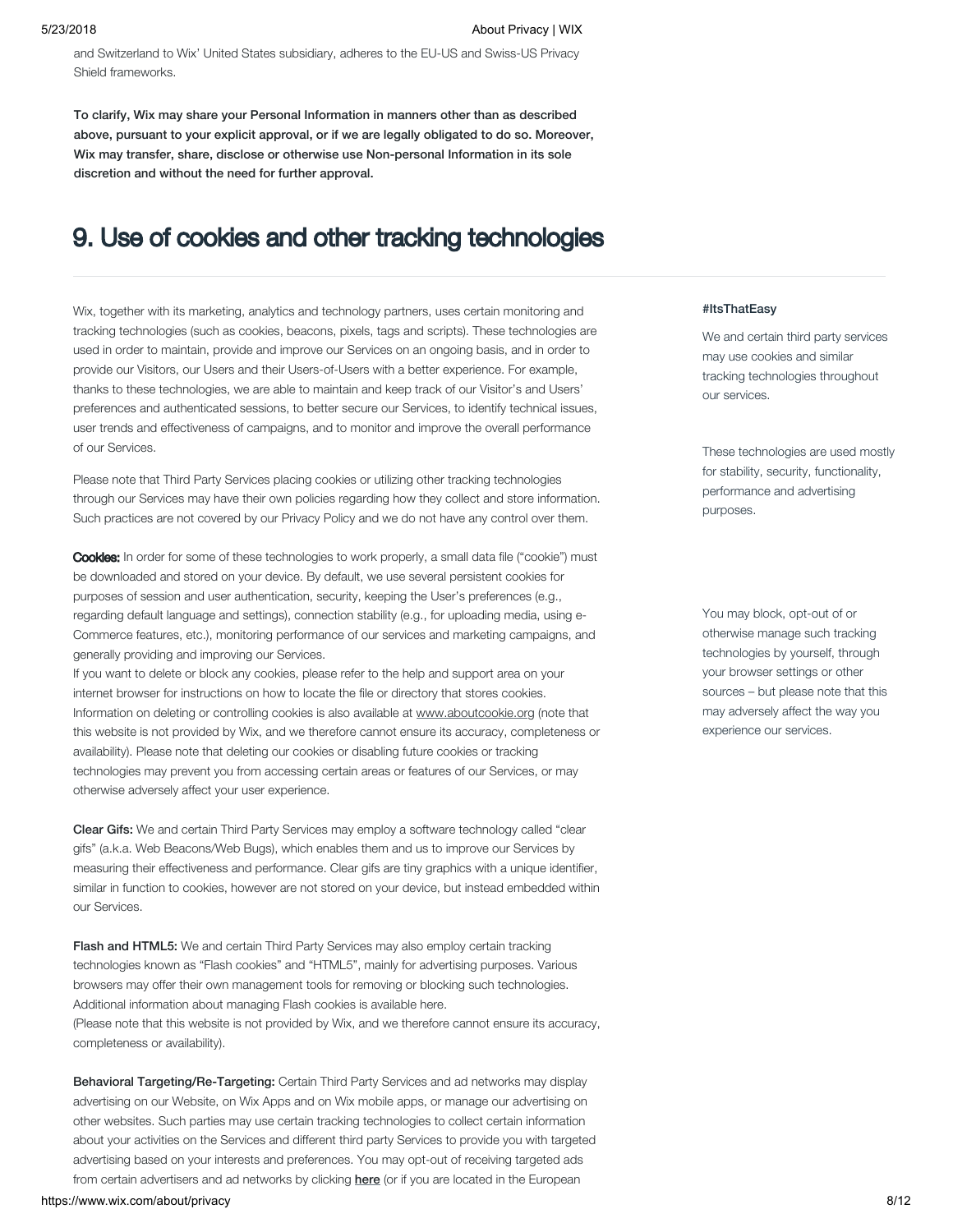Union click [here](http://www.youronlinechoices.eu/) (provided by YourChoicesOnline.eu). Please note this does not opt you out of receiving all advertising and that your opt-out will only be in relation to the specific advertising. You will continue to receive advertising for which you have not opted out.

User Data Supplementation: We may receive information about you from other sources, including publicly available databases or third parties from whom we have purchased data, and combine this data with information we already have about you. This helps us to update, expand and analyze our records, identify new customers, and provide products and Services that may be of interest to you. Where we obtain your Personal Information from these third parties, we ensure that such parties are contractually committed to inform you that your Personal Information will be disclosed to us and we take steps to ensure the accuracy of your Personal Information before using it. If you provide us personal information about others, or if others give us your information, we will only use that information for the specific reason for which it was provided to us.

"Do Not Track" Signals: Please note that we do not change our practices in response to a "Do Not Track" signal in the HTTP header from a browser or mobile application.

### 10. Communications from Wix

#### 10.1. Promotional Messages:

We may use your Personal Information to send you promotional content and messages by e-mail, text messages, direct text messages, marketing calls and similar forms of communication from Wix or our partners (acting on Wix's behalf) through such means.

If you do not wish to receive such promotional messages or calls, you may notify Wix at any time or follow the "unsubscribe" or STOP instructions contained in the promotional communications you receive.

We take steps to limit the promotional content we send you to a reasonable and proportionate level, and to send you information which we believe may be of interest or relevance to you, based on your information.

#### 10.2. Service and Billing Messages:

Wix may also contact you with important information regarding our Services, or your use thereof. For example, we may send you a notice (through any of the means available to us) if a certain Service is temporarily suspended for maintenance; reply to your support ticket or e-mail; send you reminders or warnings regarding upcoming or late payments for your current or upcoming subscriptions; forward abuse complaints regarding your User Website; or notify you of material changes in our Services.

It is important that you are always able to receive such messages. For this reason, you are not be able to opt-out of receiving such Service and Billing Messages unless you are no longer a Wix Visitor or User (which can be done by deactivating your account).

### 11. Your rights in relation to your personal information

It is imperative that you have control over your Personal Information. That's why Wix is taking steps to enable you to access, receive a copy of, update, amend, delete, or limit the use of your Personal Information.

#### #ItsThatEasy

We may send you promotional messages and content. You can easily opt-out of receiving promotional messages by contacting us or unsubscribing.

We may also contact you with service and billing-related messages and content. You will not be able to opt-out of receiving such messages.

#### #ItsThatEasy

You may request to access, receive a copy of, update, amend delete or limit the use of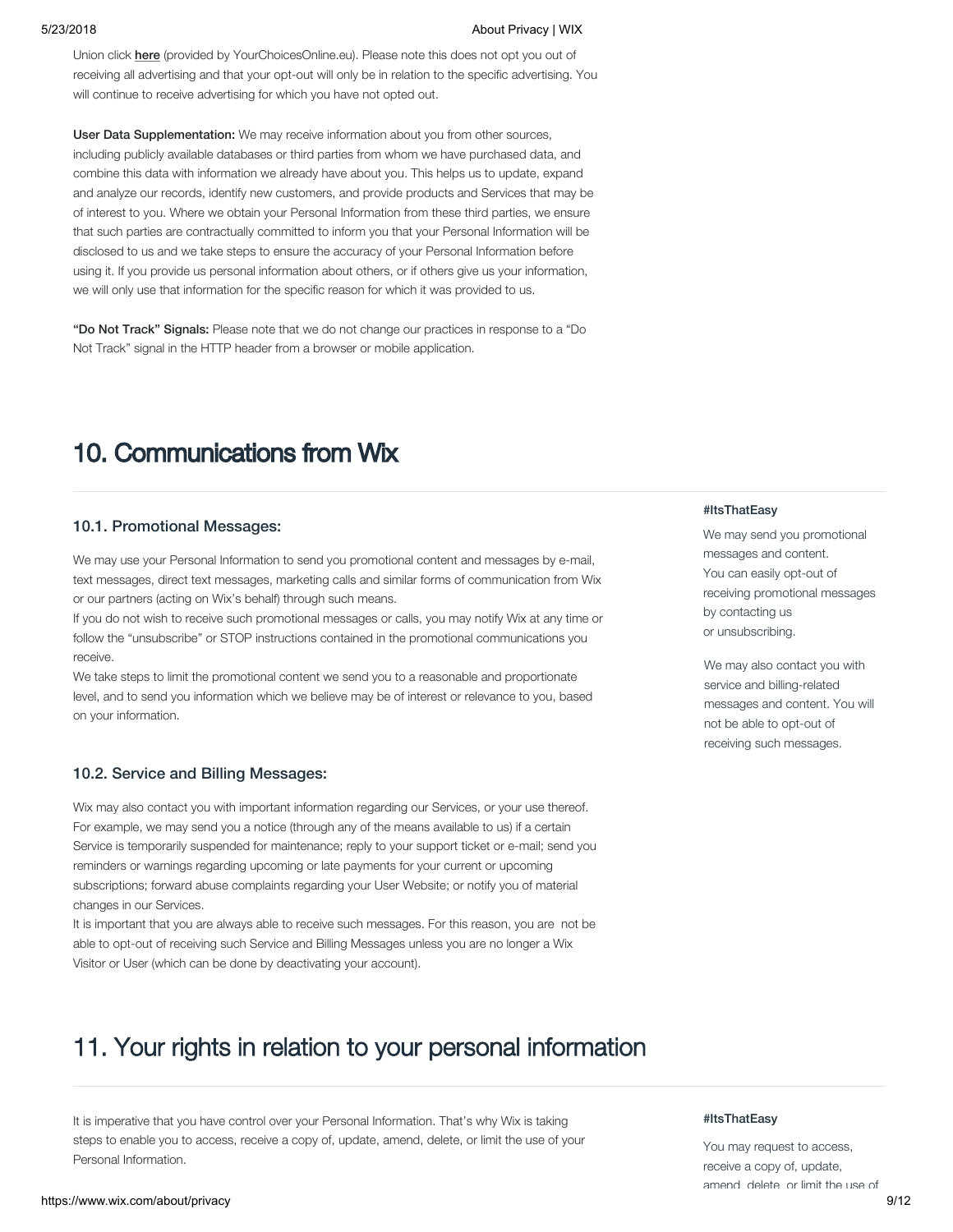Before disclosing the requested Personal Information, we may ask you for additional information in order to confirm your identity and for security purposes. We reserve the right to charge a fee where permitted by law (e.g., if your request is unfounded or excessive).

You have the right to file a complaint with your local supervisory authority for data protection (but we still recommend that you contact us first).

If you are a Wix Visitor or User, and you wish to receive a copy, access and/or request us to make corrections to the Personal Information that you have stored with us (either yours or your Users-of-Users'), or wish to request a list of what Personal Information (if any) pertaining to you we disclosed to third parties for direct marketing purposes, please follow the instructions provided in these Help Center articles: "[GDPR: Retrieving Your Wix Account Data](https://support.wix.com/en/article/gdpr-retrieving-your-wix-account-data)" or "GDPR: [Permanently Deleting Your Wix Account". You can also, mail your request to Wix.com, 40 Nam](https://support.wix.com/en/article/gdpr-permanently-deleting-your-wix-account)al Tel Aviv St., Tel Aviv 6350671, Israel.

We will makee all reasonable efforts to honor your request promptly (unless we require further information from you in order to fulfil your request), subject to legal and other permissible considerations. You may also correct, update or remove certain parts of such Personal Information by yourself, through your [User Account or User Website settings.](https://support.wix.com/en/article/accessing-and-reviewing-data-from-your-wix-account-and-sites)

Please note that permanently deleting your Wix account erases all of your information from Wix's databases. After completing this process, you can no longer use any of your Wix services, your account and all its data will be removed permanently, and Wix will not be able to restore your account or retrieve your data in the future. If you contact Wix Support in the future, the system will not recognize your account and Support agents will not be able to locate the deleted account.

### 12. Data Retention

We may retain your Personal Information (as well as your Users-of-Users' Information) for as long as your User Account is active, as indicated in this Privacy Policy or as otherwise needed to provide you with our Services.

We may continue to retain such Personal Information even after you deactivate your User Account and/or cease to use any particular Services, as reasonably necessary to comply with our legal obligations, to resolve disputes regarding our Users or their Users-of-Users, prevent fraud and abuse, enforce our agreements and/or protect our legitimate interests.

We maintain a data retention policy which we apply to information in our care. Where your Personal Information is no longer required we will ensure it is securely deleted.

amend, delete, or limit the use of your Personal Information you have stored with us. Just send us

an e-mail or fill out our dedicated GDPR form. You may also correct and/or update your information through your account or website settings. You can delete your Personal Information by deleting your entire account. We will respond to your requests within a reasonable timeframe.

#### #ItsThatEasy

We may keep your information for as long as your account is active, and longer as needed (for example, if we are legally obligated to keep it longer, or need it to protect our interests).

## 13. Security

Wix has implemented security measures designed to protect the Personal Information you share with us, including physical, electronic and procedural measures. Among other things, we offer HTTPS secure access to most areas on our Services; the transmission of sensitive payment information (such as a credit card number) through our designated purchase forms is protected by an industry standard SSL/TLS encrypted connection; and we regularly maintain a PCI DSS (Payment Card Industry Data Security Standards) certification. We also regularly monitor our systems for possible vulnerabilities and attacks, and regularly seek new ways and Third Party Services for further enhancing the security of our Services and protection of our Visitors' and Users' privacy.

#### #ItsThatEasy

We are committed to securing your personal information, and use various security measures to better protect it.

However, as we can't guarantee absolute protection – we encourage you to be careful, set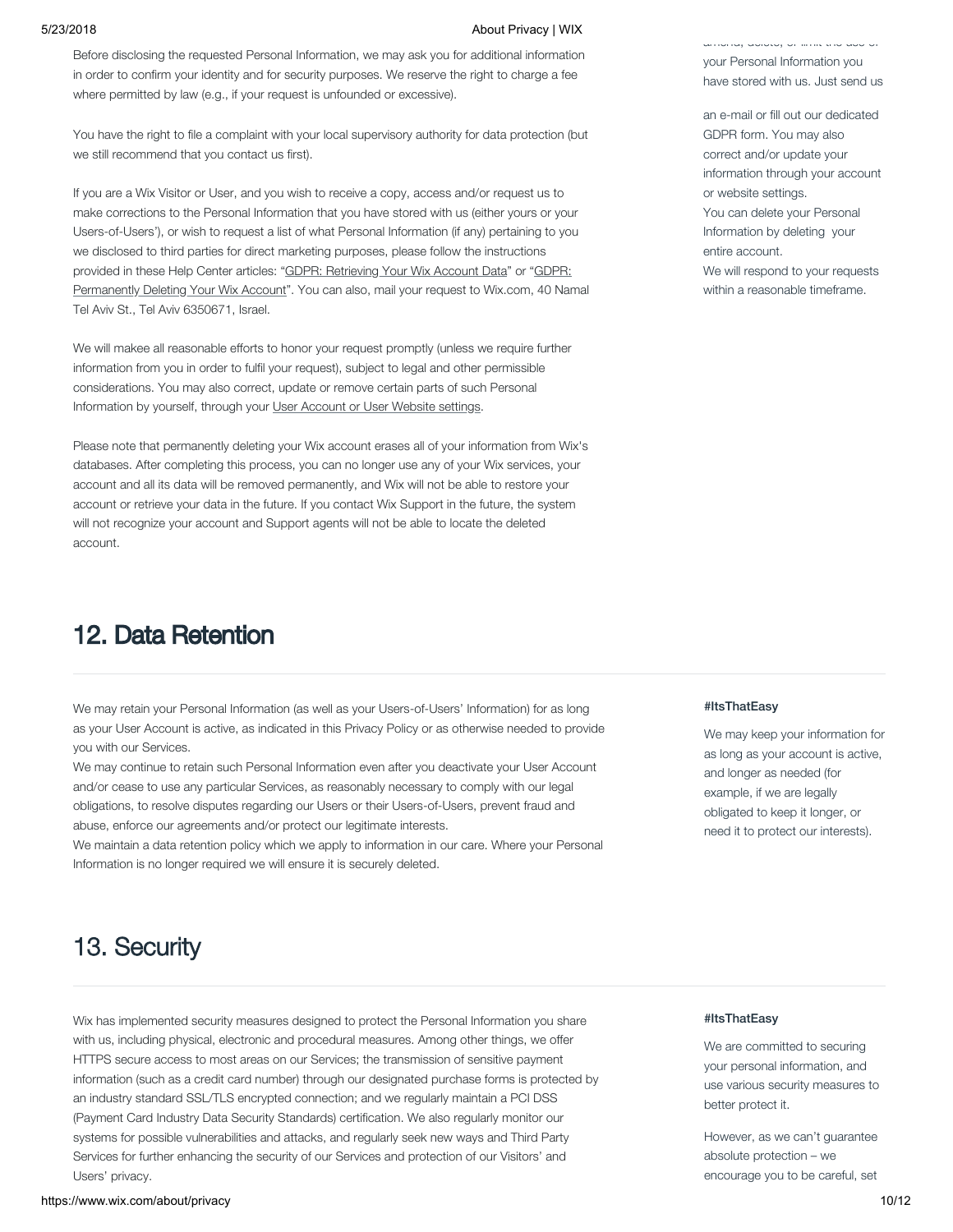Regardless of the measures and efforts taken by Wix, we cannot and do not guarantee the absolute protection and security of your Personal Information, your Users-of-Users' Information or any other User Content you upload, publish or otherwise share with Wix or anyone else.

We therefore encourage you to set strong passwords for your User Account and User Website, and avoid providing us or anyone with any sensitive information of which you believe its disclosure could cause you substantial or irreparable harm. Furthermore, because certain areas on our Services are less secure than others (for example, if you set your Support forum ticket to be "Public" instead of "Private", or if you browse to a non-SSL page), and since e-mail and instant messaging are not recognized as secure forms of communications, we request and encourage you not to share any Personal Information on any of these areas or via any of these methods. If you have any questions regarding the security of our Services, you are welcome to contact us at [privacy@wix.com](mailto:privacy@wix.com).

### 14. Public forums and user content

Our Services offer publicly accessible blogs, communities and support forums. Please be aware that any information you provide in any such areas may be read, collected, and used by others who access them. To request removal of your Personal Information from our blogs, communities or forums, feel free to contact us at: [privacy@wix.com.](mailto:privacy@wix.com) In some cases, we may not be able to remove your Personal Information from such areas. For example, if you use a third party application to post a comment (e.g., the Facebook social plugin application) while logged in to your related profile with such third party, you must login into such application or contact its provider if you want to remove the Personal Information you posted on that platform.

In any event, we advise against posting any information (or use any posting means to post information) you don't wish to publicize on these platforms.

If you upload any User Content to your User Account or post it on your User Website and provide it in any other way as part of the use of any Service, you do so at your own risk. We have put adequate security measures in place to protect your Personal Information. However, we cannot control the actions of other Users or members of the public who may access your User Content, and are not responsible for the circumvention of any privacy settings or security measures you or we may have placed on your User Website (including, for instance, passwordprotected areas on your User Website). You understand and acknowledge that, even after its removal by you or us, copies of User Content may remain viewable in cached and archived pages or if any third parties (including any of your Users-of-Users) have copied or stored such User Content. To clarify, we advise against uploading or posting any information you do not wish to be public.

### 15. Updates and interpretation

We may update this Privacy Policy as required by applicable law, and to reflect changes to our information collection, usage and storage practices. If we make any changes that we deem as "material" (in our sole good faith discretion), we will notify you (using one of the notification methods set forth in [Section 15.3](https://www.wix.com/about/privacy) of the [Terms of Use\)](http://www.wix.com/about/terms-of-use) prior to the change becoming effective. We encourage you to periodically review this page for the latest information on our privacy practices. Unless stated otherwise, our most current Privacy Policy applies to all information that we have about you and your Users-of-Users, with respect to our Website, Wix Apps, Mobile Apps and other Services.

Any heading, caption or section title contained herein, and any explanation or summary under the right "#ItsThatEasy" column, is provided only for convenience, and in no way defines or explains any section or provision hereof or legally binds any of us in any way

a strong password for your account, and avoid submitting any sensitive information which,

if exposed, could cause you major harm.

#### #ItsThatEasy

Avoid posting any information to any of the public areas on our Services, or to your own website, if you don't want it to become publicly available.

#### #ItsThatEasy

We may change this policy at any time. We will notify you of any material changes.

Only the left column is legally binding (this column is just for clarity).

Translated (non-English)